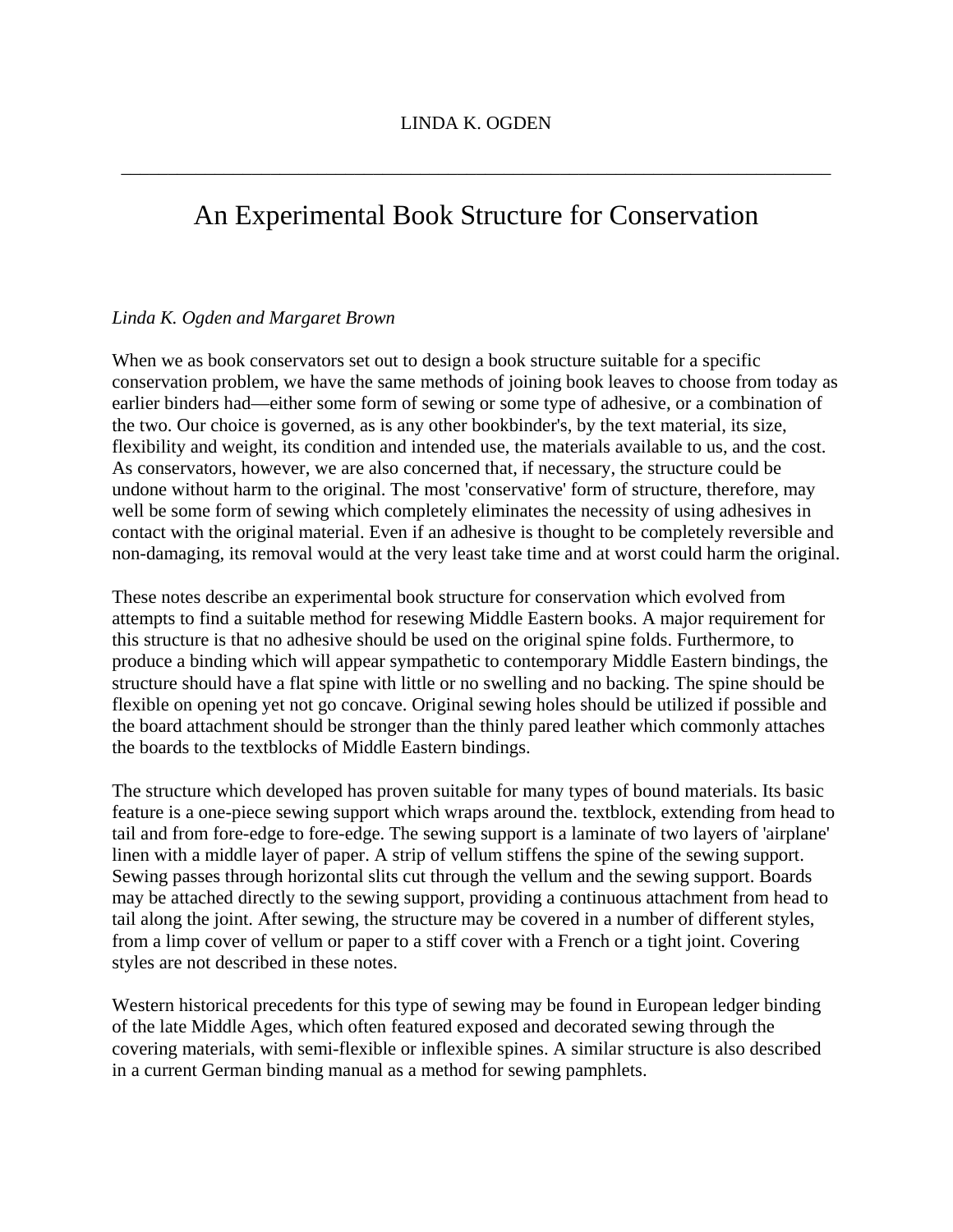The following text and diagrams discuss and illustrate this basic structure so that others may experiment with it. The materials suggested are experimental as well but are those which have worked well so far. An asterisk in the text indicates that the step being described is illustrated by a diagram.

Vellum spine stiffener and sewing support. The width of the vellum spine stiffener is determined by judging the finished width of the spine, which depends upon the style of covering chosen.\* The spine stiffener should be cut about one inch longer than the text pages, with the ends pared. The weight of the piece of vellum will depend upon the size and weight of the text block. It should be flexible when the book is opened, but not so thin that the weight of the text causes the spine to take a concave shape when the book is closed and stood upright.

The sewing support is made up with two layers of linen and a middle layer of paper, laminated with a PVA adhesive.<sup>\*</sup> It should be trimmed to the head-to-tail length of the sections and left wide enough to wrap around the textblock, extending slightly on the fore-edges. The fore-edges of the sewing support can be trimmed after sewing. If squares are desired on the finished binding, the sides of the sewing support should be left long enough to accommodate them but the spine length kept shorter.

The vellum spine stiffener should then be adhered to the inside of the sewing support, and the ends which extend at head and tail folded to the outside and stuck down.\* This fold of vellum at the head and tail provides support for the endband sewing, preventing it from pulling through the backs of the sections. If a rounded rather than flat spine is desired, dampening the vellum before adhering it to the sewing support will cause it to dry with a slight round. (Note: Adhering the vellum to the outside of the sewing support will create a concave spine.)

Horizontal slits should now be cut through the vellum spine stiffener and sewing support to correspond to the sewing holes.\* The cuts should extend to within 1/32" of the edge of the vellum stiffener, so that the strip is not cut into separate panels. A chisel is useful for making these cuts. Before beginning the sewing, the sides of the sewing support should be folded to the inside and creased along the edge of the vellum strip.\*

Sewing. The sections are sewn all along.\* If the thread comes out the second to the last hole, it enters the end hole of the succeeding section. If it comes out of the last hole, it enters the second hole from the end of the succeeding section. This means that every other section is not caught up at the last hole, but if endbands are worked through each section, they then will be. Thread appears inside the section only between every other pair of holes, giving the appearance of 'twoon' sewing and the advantage that a relatively heavier weight of thread may be used with less swelling.

Endbands. Endbands can be sewn continuously with the main sewing, but a separate sewing insures that a break in the endband thread will not loosen the main sewing. In the illustration, the endband consists of a continuous wrap around the end panels of the spine stiffener and sewing support, going through the center of each section.\* An additional wrap around the spine stiffener and sewing support between sections may be necessary to make a solid wrap if the sections are thick.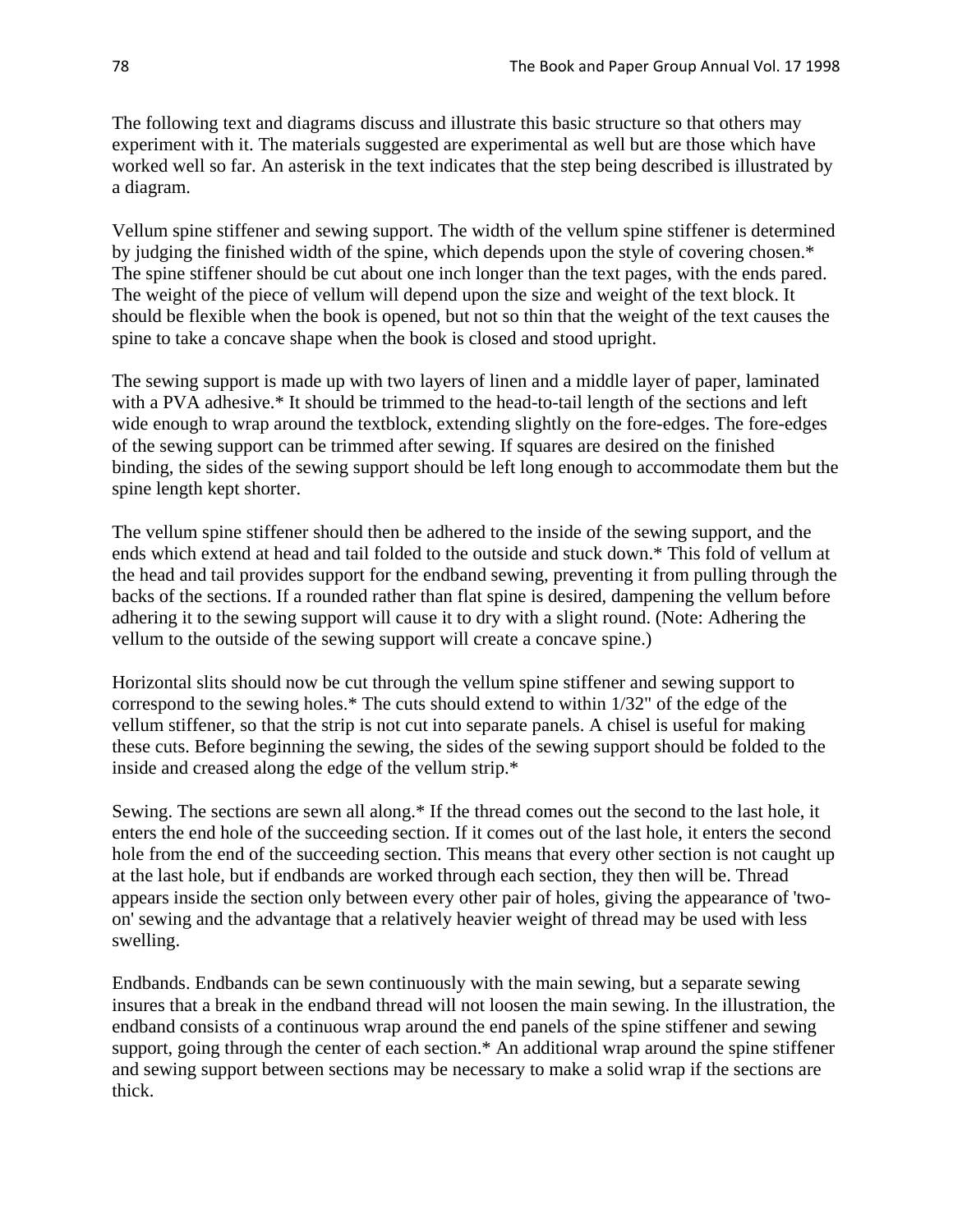Note on covering. When covering, the covering material rather than the sewing support should be slit for the head and tail turn-ins as if covering a book with laced-in endbands, thus retaining the full strength of the linen in the joint.

*Linda K. McWilliams Drawings by Margaret Brown Office of the Assistant Director for Preservation Administrative Department Library of Congress May 1978*

### **Figures**

WIDTH OF VELLUM SPINE STIFFENER is determined by judging width of spine



THICKNESS OF SECTIONS under light pressure (no swelling desired or anticipated)



THICKNESS OF SECTIONS PLUS BOARDS under light pressure (swelling from sewing to equal thickness of boards)





FLAT SPINE with boards attached to outside of sewing support

|  | <i>annuunnauun</i> |       |  |
|--|--------------------|-------|--|
|  |                    |       |  |
|  |                    |       |  |
|  |                    | ,,,,, |  |

FRENCH JOINT with boards attached to outside of sewing support

|  | ,,,,,,,,,,,,,,,,,,, |  |
|--|---------------------|--|
|  |                     |  |
|  |                     |  |
|  | ,,,,,,,,,,,,,,,,,,, |  |

TIGHT JOINT with boards attached to inside of sewing support

SEWING SUPPORT laminated with PVA adhesive

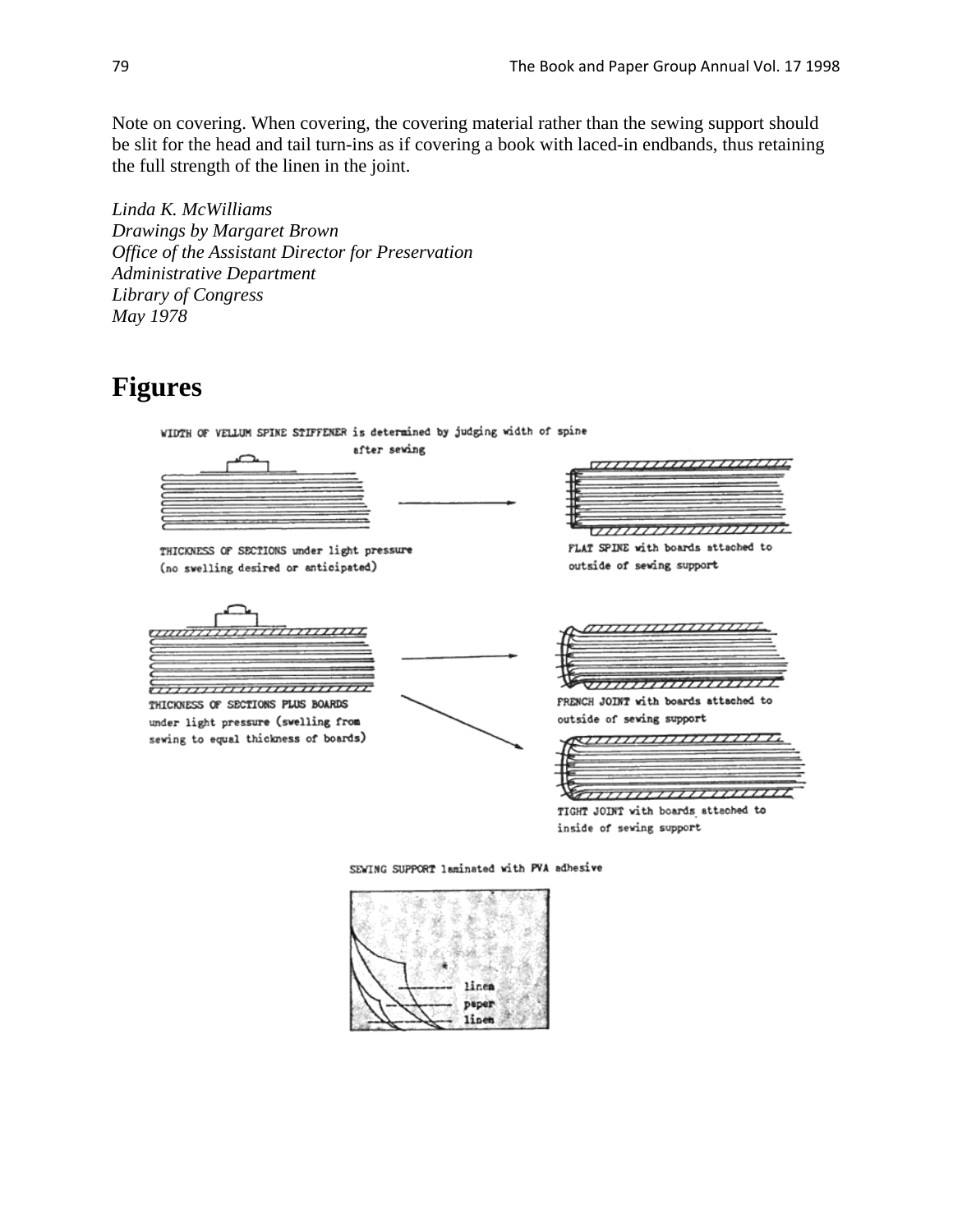TIGHT JOINT with boards attached to inside of seving support